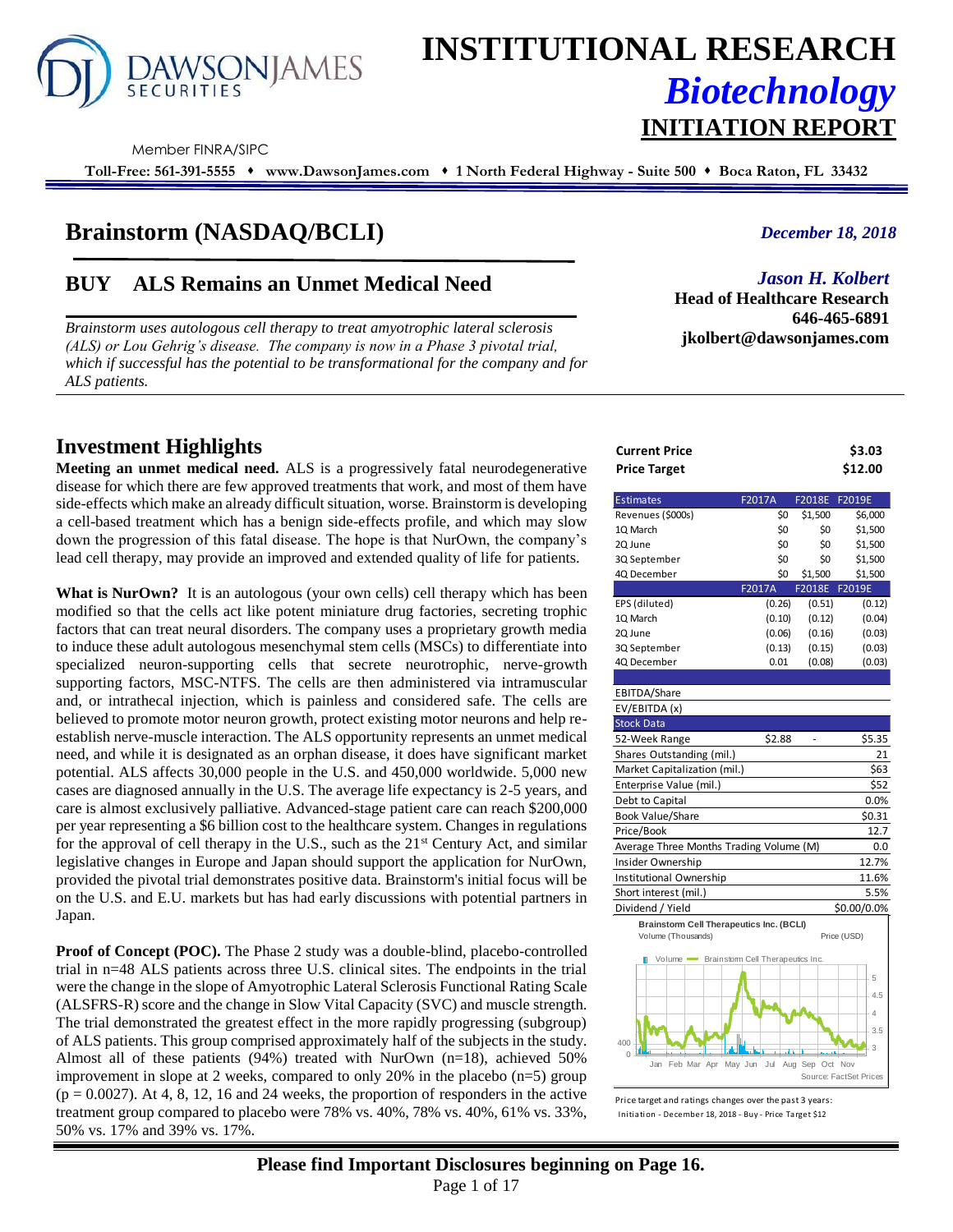

**Will the Phase 3 trial be successful?** The enrollment criteria for the pivotal trial is designed to include only the fast progressing patients who demonstrated superior outcomes in the prior Phase 2 trial. In this way, we view the trial as "enriched". The trial itself is a 200 patient, randomized, placebo-controlled, double-blind, multi-dose trial conducted at six sites in the U.S. The primary outcome measure for the study will also use the ALSFR-S score responder analysis. We also note that these ALS patients in the current pivotal trial can now be treated with multiple doses. Once the patient's cells are initially harvested, they will be sent to the lab where they can be processed and then cryopreserved. Brainstorm has already successfully demonstrated the equivalence of cryopreserved cells to fresh cells. We view cryopreservation as an important part of the Brainstorm fundamental story as it allows a high cost of goods to be spread out across multiple doses, improving manufacturing margins. The idea of multiple doses is consistent with our knowledge of how cell therapy works, as cells have a half-life, and doses will need to be refreshed over the course of treatment.

**Valuation.** With a market capitalization of just \$63M, we see the company as trading at a distressed valuation. Brainstorm today is now a pivotal company with a product that has orphan designation, in a market where the need is both desperate and unmet. The Phase 2 trial demonstrated a high safety margin, so if efficacy is demonstrated in the pivotal trial it creates a favorable risk-reward scenario. This combined with changes in legislation around the approval of cell therapy in the U.S., Europe, and Japan should create in our opinion a significant opportunity. In our model, we apply a 50% probability of success in our therapeutic models and a 30% discount rate in our valuation metrics. Using these metrics, we model the market potential and discount back in our FCFF, discounted EPS, and sum-of-theparts models, rounded to the nearest whole number to arrive at a \$12.00 price target.

**Risk to our thesis, include the following:** (1) clinical; (2) regulatory; (3) commercial; (4) manufacturing; (5) financial; (6) liability; and (7) intellectual property. We review these and other risks in the risk section of this report.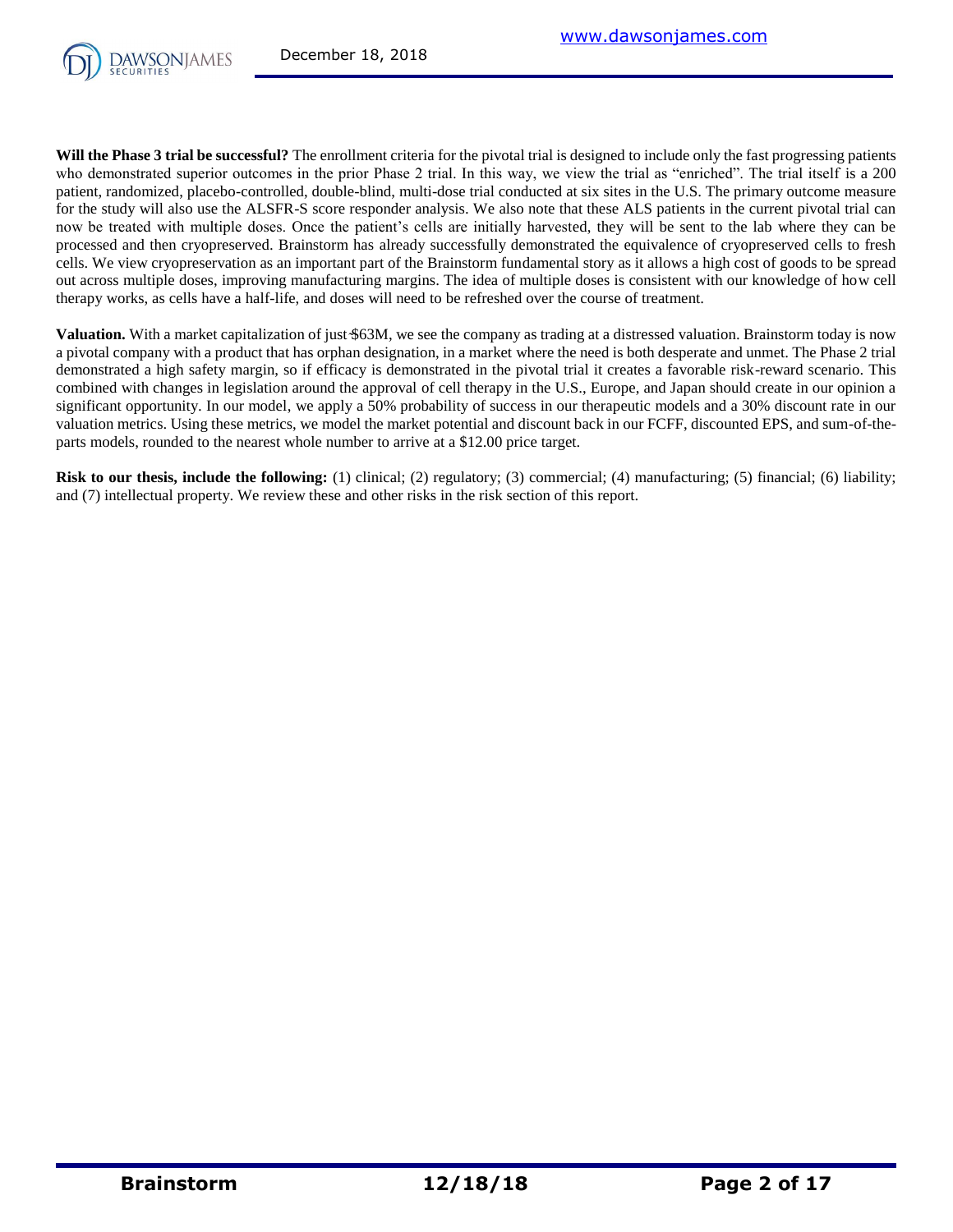

#### **Company Overview**

Brainstorm is an emerging regenerative medicine company focused on developing cell-based therapies for incurable and often fatal neurodegenerative diseases, leveraging the promise of stem cells. Stem Cell therapies are one of the most promising areas of medicine. Brainstorm has developed proprietary techniques and methods aimed at unlocking the healing power of adult autologous stem cells. Brainstorm, by using autologous stem cells avoid the risk of rejection and the need for immunosuppressive agents which are expensive, wrought with side effects, and which can introduce new set of complications for patients and doctors. By using autologous cells, the company avoids the controversy associated with the use of embryonic or fetal-derived stem cells. NurOwn cells are derived from the patient's own bone marrow. The cells are then processed in a lab where they are treated to secrete large amounts of neurotrophic factors. A portion of the cells at this stage are cryopreserved, while another portion can be transplanted back into the patient via intrathecal and intramuscular injections. The total cost of the process can be spread across multiple doses.

NurOwn uses proprietary growth media to induce bone marrow-derived mesenchymal stem cells (MSC) to secrete neurotrophic factors. Neurotrophic factors are critical to maintain motor neuron health and promote neuron growth. Currently indicated for ALS, NurOwn also has potential for treating several other neurodegenerative diseases and has orphan drug status in both the U.S. and EU. NurOwn has been successfully evaluated in a Phase 2 proof of concept study and is now in a Phase 3 pivotal trial. While ALS is an orphan disease, it is one with a substantial patient population of an estimated 30,000 U.S. patients and 55,000 in Europe who suffer from the condition. Currently, the only approved treatments for ALS are mostly palliative and have complex dosing regimens and side effects associated with the therapy. Brainstorm's cell-based therapy is delivered to the patient in a painless intrathecal injection and safety is excellent with no serious side-effects, and transient, mild AEs reported, which may be more disease-related than therapy driven.

Brainstorm's main focus today is on amyotrophic lateral sclerosis (ALS), a debilitating and fatal disease characterized by upper and lower motor neuron degeneration, muscle atrophy and muscle wasting. Patients typically succumb to the disease and expire from respiratory failure. Beyond ALS, there is potential for the company to expand to other CNS disorders such as Parkinson's disease (PD), multiple sclerosis (MS) and spinal cord injury (SCI).

It's generally accepted that neurotrophic factors are vital to neuronal health. These factors act to protect and help establish nervemuscle communication. Patients diagnosed with ALS have a progressive degeneration of motor neurons and nerve-muscle communication ultimately leading to muscle atrophy and eventually death. NurOwn is believed to act by re-establishing nervemuscle communications through induction of new neuronal growth and repair of existing and or damaged neurons. We believe the concept of a modified, super secretor mesenchymal cell for CNS growth factors, such as GDNF and BDNF, make sense in this disease. So where is the controversy? Brainstorm's approach is autologous, or your own cells. We know that other recent cell therapies such as Chimeric Antigen Receptor-T cells or CAR-T, which are autologous too, represent the leading edge of personalized medicine today. The key issue in the future will be if the same results can be accomplished with an allogeneic version of the therapy. This model is more like pills in a bottle and could represent an off the shelf ready therapy, with pharmaceutical like margins. Another area of controversy among experts is what is the right starting cell type? A mesenchymal cell or a CNS cell such as an Astrocyte? What is the goal of the therapy, extension of life, slowing the rate of disease progression? We recognize these are all valid questions, but we see the signs of incremental progress in the clinical progress that NurOwn has accomplished, now in a pivotal study. We see the desperate unmet medical need and the positive changes in global regulations in the cell therapy space that should support the approval of new therapies like NurOwn provided they show safety and efficacy.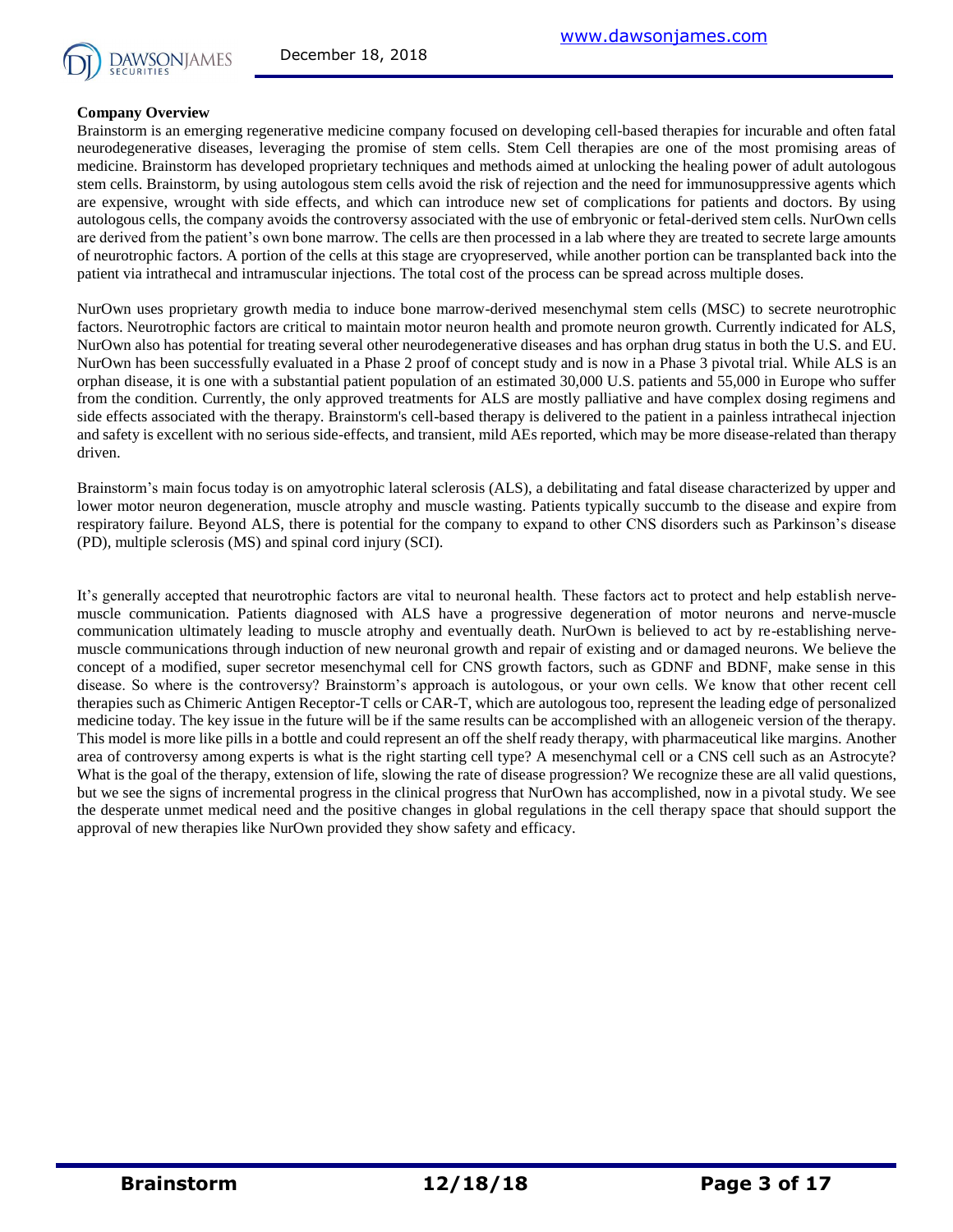

#### **Exhibit 1. Pipeline**

| <b>Product</b>      | -<br><b>Indication</b> | <b>Development</b> | <b>Pre-clinical</b> | Phase I | <b>Phase II</b> | <b>Phase III</b> | <b>Marketed</b> | Peak Sales (MM) |
|---------------------|------------------------|--------------------|---------------------|---------|-----------------|------------------|-----------------|-----------------|
| Nurown™             | <b>ALS</b>             |                    |                     |         |                 |                  |                 | 30k US Patients |
|                     |                        |                    |                     |         |                 |                  |                 |                 |
| Nurown™             | Progressive MS         |                    |                     |         |                 |                  |                 |                 |
|                     |                        |                    |                     |         |                 |                  |                 |                 |
| Nurown™             | Autism                 |                    |                     |         |                 |                  |                 |                 |
|                     |                        |                    |                     |         |                 |                  |                 |                 |
| Nurown™             | Parkinson's Disease    |                    |                     |         |                 |                  |                 |                 |
|                     |                        |                    |                     |         |                 |                  |                 |                 |
| Nurown™             | Spinal Cord Injury     |                    |                     |         |                 |                  |                 |                 |
| Source: Brainstorm. |                        |                    |                     |         |                 |                  |                 |                 |

#### **Exhibit 2. Catalysts Table**

| <b>Product</b>   | Geography     | <b>Indication</b> | Event                                                    | <b>Timeline</b>  | Impact    |
|------------------|---------------|-------------------|----------------------------------------------------------|------------------|-----------|
| Manufacturing    |               |                   | BioReactor (3D) Process development moves to Pilot Scale | Mid.2015         | completed |
| CryoPreservation |               |                   | Validation for Clinical Use                              | 2H17             | completed |
|                  |               |                   |                                                          |                  |           |
| Nurown™          | US            | <b>ALS</b>        | Phase III patient enrollment, (begin trial)              | 1H18             | completed |
| Nurown™          | US            | <b>ALS</b>        | Phase III patient enrollment, (complete)                 | 1H19             | $\ddot{}$ |
| Nurown™          | US            | <b>ALS</b>        | Phase III complete data report                           | 2H19             | $++$      |
| Nurown™          | US            | <b>ALS</b>        | FDA approval, commercialization                          | 2H <sub>20</sub> | $^{+++}$  |
| Nurown™          | <b>Israel</b> | <b>ALS</b>        | EMA approval, commercialization                          | 2H <sub>20</sub> | $^{+++}$  |
|                  |               |                   |                                                          |                  |           |
| Nurown™          |               |                   | IND Second Indication (CNS Related) - MS                 | 1H <sub>19</sub> | completed |
| Nurown™          |               |                   | PI/II Trial in Second Indication                         | 2H19             | $\ddot{}$ |

Stock Significance Scale: + of moderate importance; ++ higher level; +++ highly Stock Significance Scale: + of moderate importance; ++ higher level; +++ highly

*Source: Dawson James estimates.*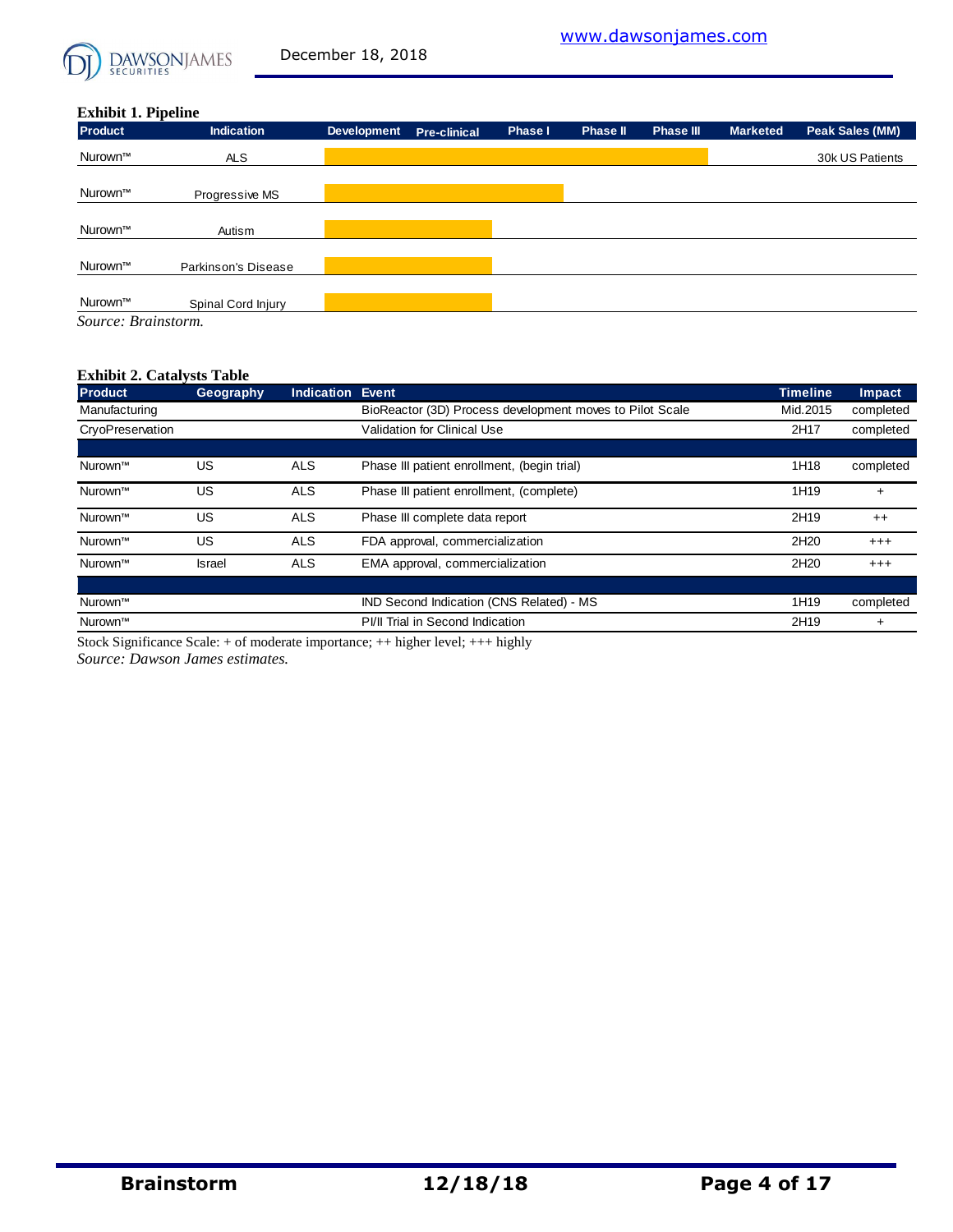

**The bull case.** BCLI is an emerging biotechnology company in the regenerative medicine space with proprietary technology and proven methods for the induction of autologous adult mesenchymal stem cells to become neurotropic factor secreting cells (MSC-NTFs). The company's first product, NurOwn, (indicated for ALS), is now in a Phase 3, pivotal trial. The trial is based on the Phase 2 study which demonstrated proof of concept data, which we believe creates a favorable (enriched) probability of success for the current pivotal trial. Critical to understand is the fact that NurOwn is considered to be a safe therapy with very mild, transient, adverse events and convenient dosing, both of which differentiate the product from its competitors in the ALS landscape. With a cryopreserved product now available the initially high cost of goods can now be spread across multiple treatments (doses). Multiple doses make sense as cells themselves have a half-life. ALS remains an unmet medical need and an orphan disease, but it is so with a significant number of patients. We estimate there are up to 30,000 ALS patients in the U.S. and 55,000 in the EU. The global regulatory environment for cell therapy has been changing, based on recognition of the differentiated mechanism of action. These changes in the U.S., Europe, and Japan create a potentially more rapid pathway for NurOwn to the marketplace, provided the pivotal trial meets its primary endpoint with a statistically significant result ( $P \le 0.05$ ). Brainstorm's pivotal trial is being supported by a \$16 million grant from CIRM and a \$2.1 million grant from the Israeli Innovative Authority. The company over the past year has strengthened the management team with a diverse group of experienced executives at the operating level as well as an active board. Lastly, we see a favorable risk-reward ratio as the company trades at a distressed valuation.

The bear case. The autologous adult stem cell space is still developing, and major questions—related to cell source and cost of goods abound. There may be certain benefits to the autologous model versus the allogeneic model when evaluating cell half-life and cell integration, but bears will see expensive, personalized cost of manufacturing (but bulls will point out that cryopreservation may lead to an allogeneic-like cost of goods). Bears will point to the complexity of developing an ALS therapy (which has been a developer's graveyard). Data from the recent Phase 2 study may not be reproduced in the current pivotal trial. Though NurOwn is still in clinical development and a larger Phase 3 trial is underway, showing efficacy beyond the six-month follow-up period and overall long-term survival benefits have yet to be demonstrated. Additional long-term trials may be required for approval which requires additional capital, which could trigger dilution. Further, the adult stem cell space is becoming intensely competitive, and there are other groups with MSCbased therapies that could pursue an ALS indication in addition to the embryonic players previously discussed.

**Our take.** We believe the concept of modified autologous MSCs (super secretors for CNS growth factors such as GDNF and BDNF) to treat ALS via IT/IM administration makes sense. MSCs are natural "repair" cells that home in the body. This is a major point of competitive differentiation versus others in the landscape. Safety hurdles are important, as we see ALS as a disease driven at least in part by inflammation. Ease of administration is another mission-critical element. Cryopreservation is a key positive in our thinking, as it allows an expensive manufacturing process to be spread out across multiple treatments. Clinically, we have met with one of the prior principal investigators (in Israel), and we agree that early signs of efficacy seen in ALS patients from two independent trials are encouraging. Today, we are excited to see the progression of the pivotal program in the U.S. BCLI's autologous approach versus allogeneic and modified MSCs versus embryonic or fetal-derived cells could translate into the right therapy designed for these patients. Extension of life, no need for immune suppressive drugs/rejection of grafts, ease of administration of the cells, and overall safety justify the cost of using autologous MSCs versus other indications in which that argument might not be true, in our view.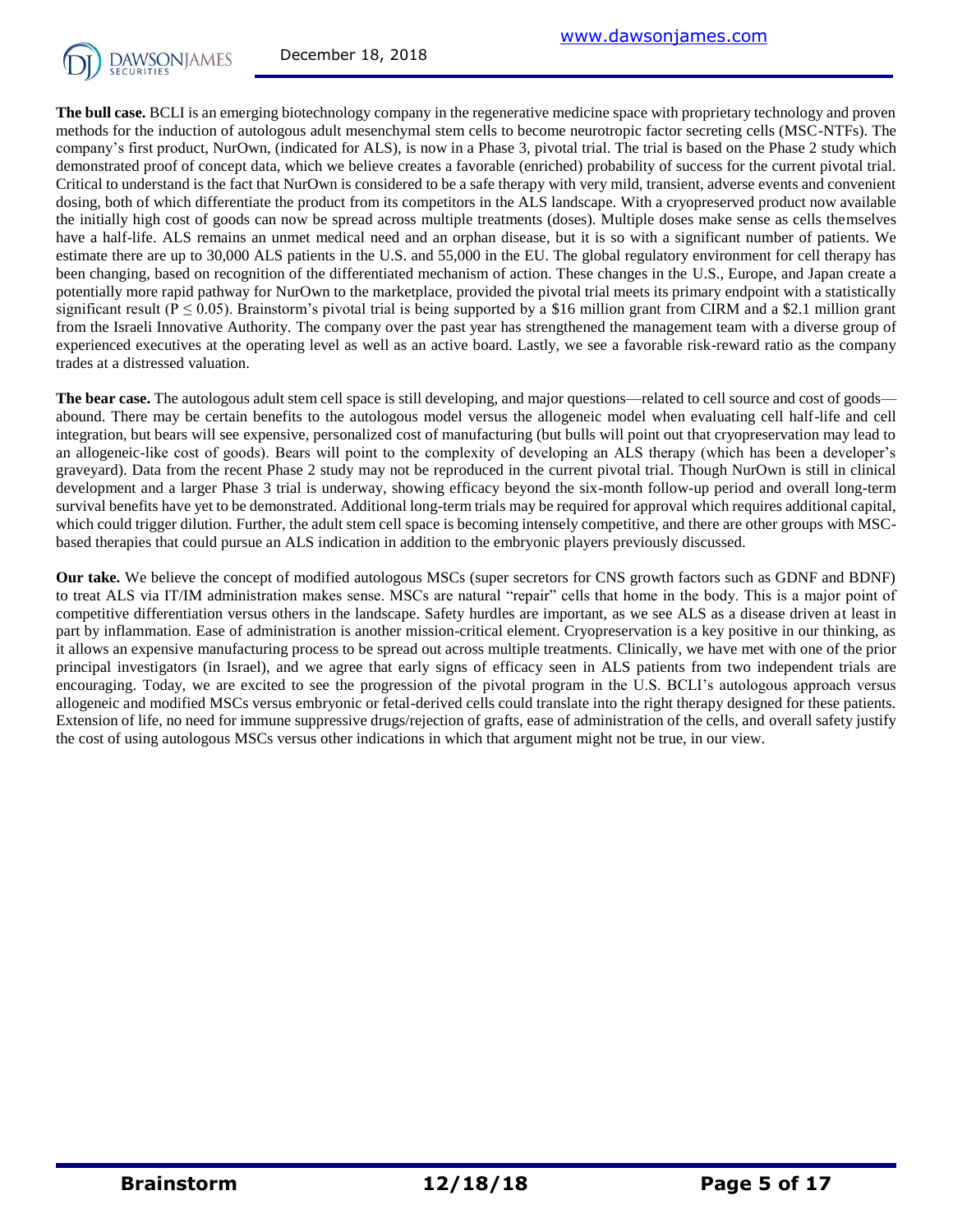

**The Phase 3 trial.** The trial is designed as a randomized, double-blind, placebo-controlled, multi-dose trial. The clinical plan is to enroll 200 patients with a 1:1 randomization. Six leading U.S. ALS clinical sites are supporting the trial, and two of the sites participated in the prior Phase 2 study. The trial is actively recruiting and enrolling patients today. The trial protocol calls for patients to be treated for approximately a year. Critical aspects of this trial include design elements that were learned from the Phase 2 trial. Specifically, all patients are to be evaluated for approximately three months to establish a disease baseline. This will be used to determine the ALSFRS-R slope, a measure of disease progression. Patients who demonstrated less than a three-point decline on the ALSFRS-R; which likely represents about half of all patients, will be excluded. This ensures that the therapy will be treating patients with active disease, in theory, making it easier to see the effect of slowing disease progression. The trial design is to treat these patients with three doses over a four-month period. Patient enrollment began in October 2017. Patients will be evaluated 28 weeks after the first dose. The primary endpoint of the trial will be an ALSFRS responder analysis, with a responder defined as greater than a 1.25-point improvement per month. We expect to see top-line data in the latter half of next year. The Phase 3 trial will also expand upon Phase 2 biomarker evaluations to further understand their potential to predict ALS disease progression, and treatment response as well as confirm the biology of NurOwn in a larger study population. We also note that FVC (forced vital capacity) has been shifted to a secondary endpoint as it has proven to be a very variable history in ALS patients.

**The Phase 2 trial.** The Phase 2 study was a multi-center, double-blind, placebo-controlled trial in n=48 ALS patients across three U.S. clinical sites. Patients were randomized to receive NurOwn cells administered via combined intramuscular and intrathecal injection (n= 36), or placebo (n=12). They were followed monthly for approximately three months before treatment and six months following treatment, assessed at 2, 4, 8, 12, 16 and 24 weeks. The pre-specified efficacy analyses measured the change in the slope of Amyotrophic Lateral Sclerosis Functional Rating Scale (ALSFRS-R) score, the change in Slow Vital Capacity (SVC), muscle strength, a responder analysis (the percentage of subjects who improved post-treatment compared with pre-treatment), and a subgroup analysis excluding slowly progressing patients who are less likely to have a detectable benefit from NurOwn. The more rapidly progressing subgroup, comprising approximately half of the subjects in the study, showed a marked benefit from NurOwn treatment. In that group 94% of those treated with NurOwn (n=18) achieved 50% improvement in slope at 2 weeks, compared to only 20% in the placebo  $(n=5)$  group (p = 0.0027). At 4, 8, 12, 16 and 24 weeks, the proportion of responders in the active treatment group compared to placebo were 78% vs. 40%, 78% vs. 40%, 61% vs. 33%, 50% vs. 17% and 39% vs. 17%.



#### **Exhibit 3. Phase 2 Study Design**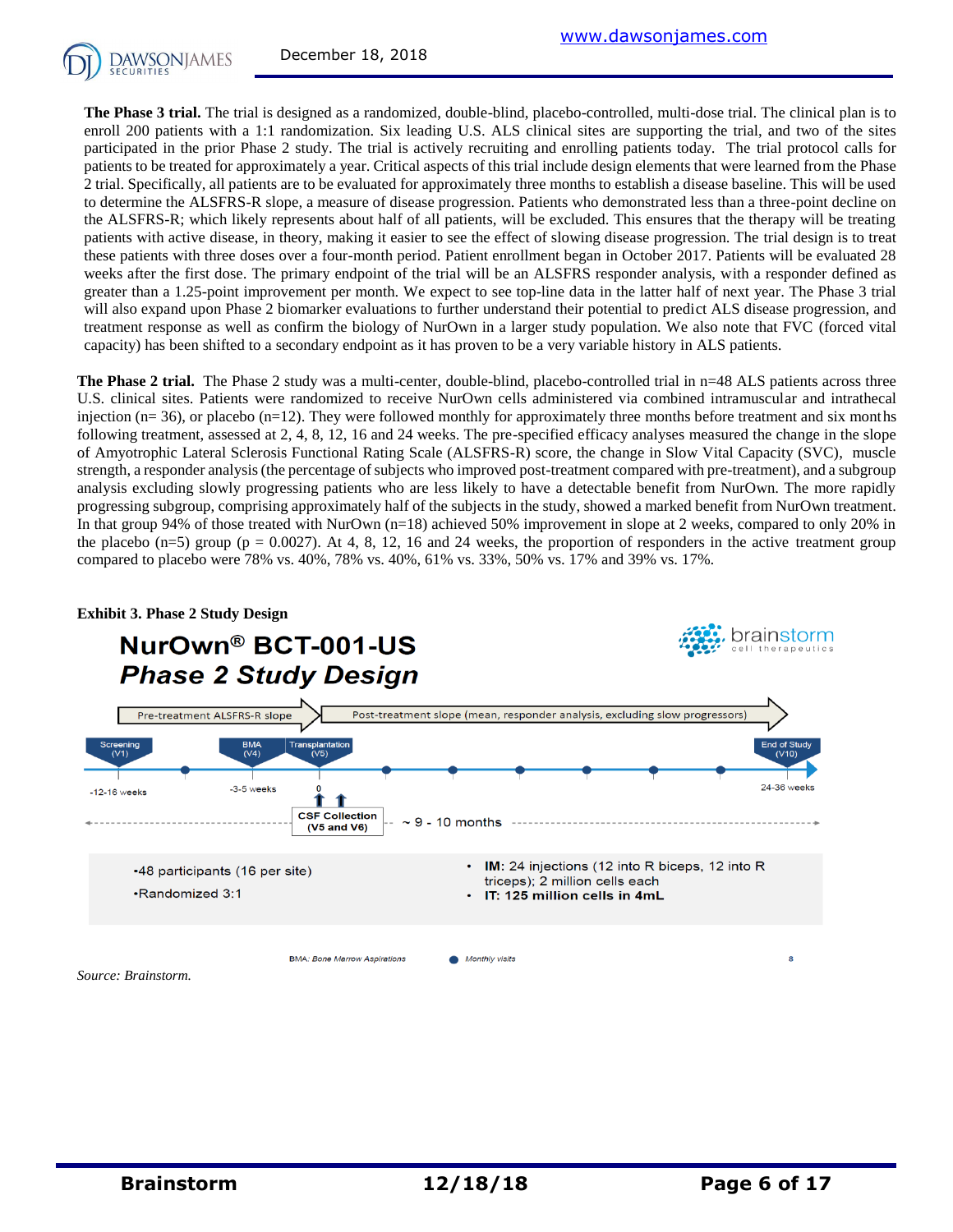

#### **Exhibit 4. Phase 2 Outcomes, MEAN ALSFRS-R Slope Improvement**



\* p<0.05 (two-sided T test)

*Source: Brainstorm.*

#### **Exhibit 5. NurOwn Phase 2 Responder Analysis: ≥ 1.5 Points per Month**



All participants (n=46)

## **Excluding slow progressors (n=21)**

\* p<0.05 (two-sided Fisher's exact test)

*Source: Brainstorm.*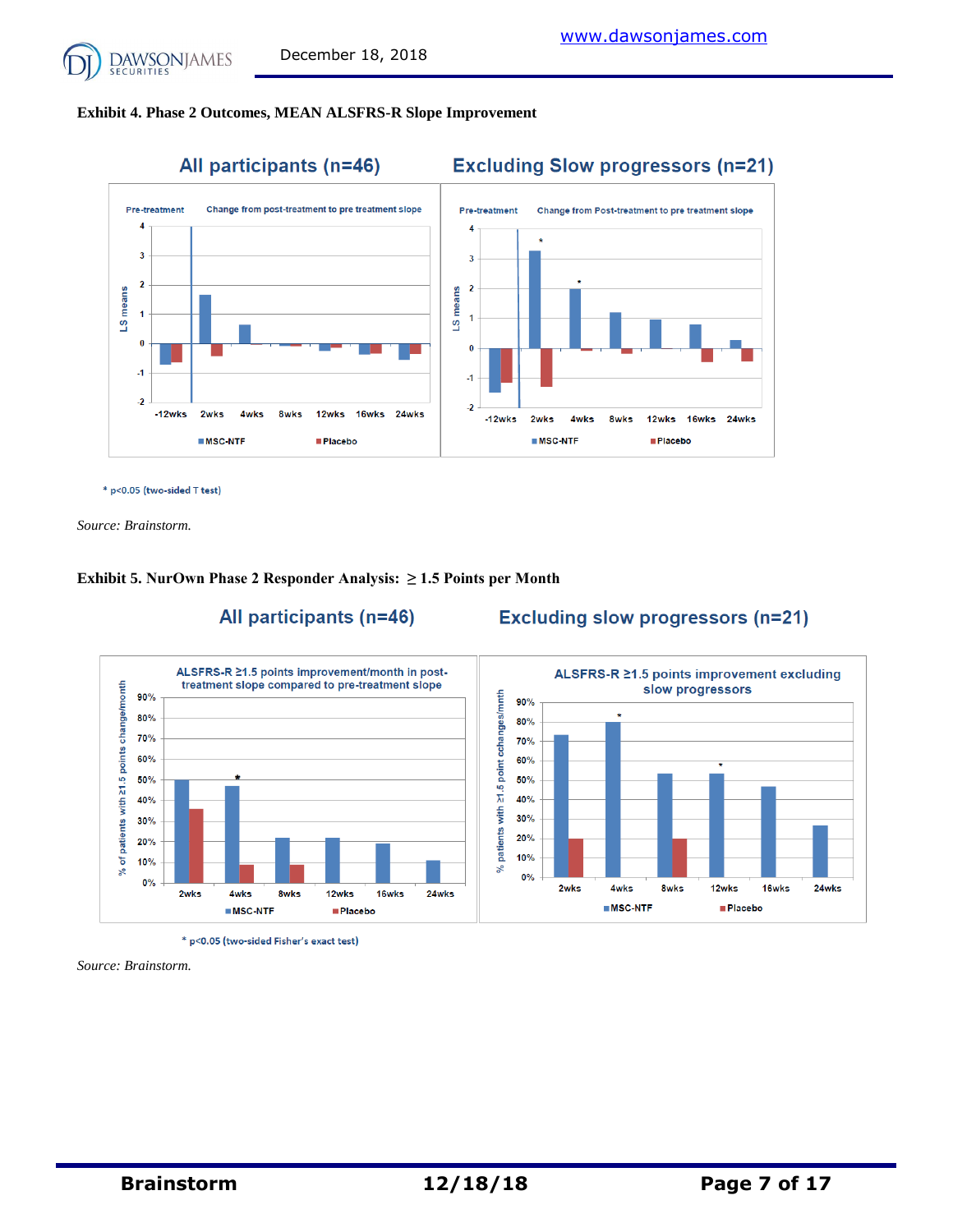#### **Exhibit 6. Bio-Marker Data: CSF NTFS Increased Two Weeks Post Treatment**



*Source: Brainstorm.*

#### **Exhibit 7. Bio-Marker Data: CSF Inflammatory Markers Decreased Post Treatment**



*Source: Brainstorm.*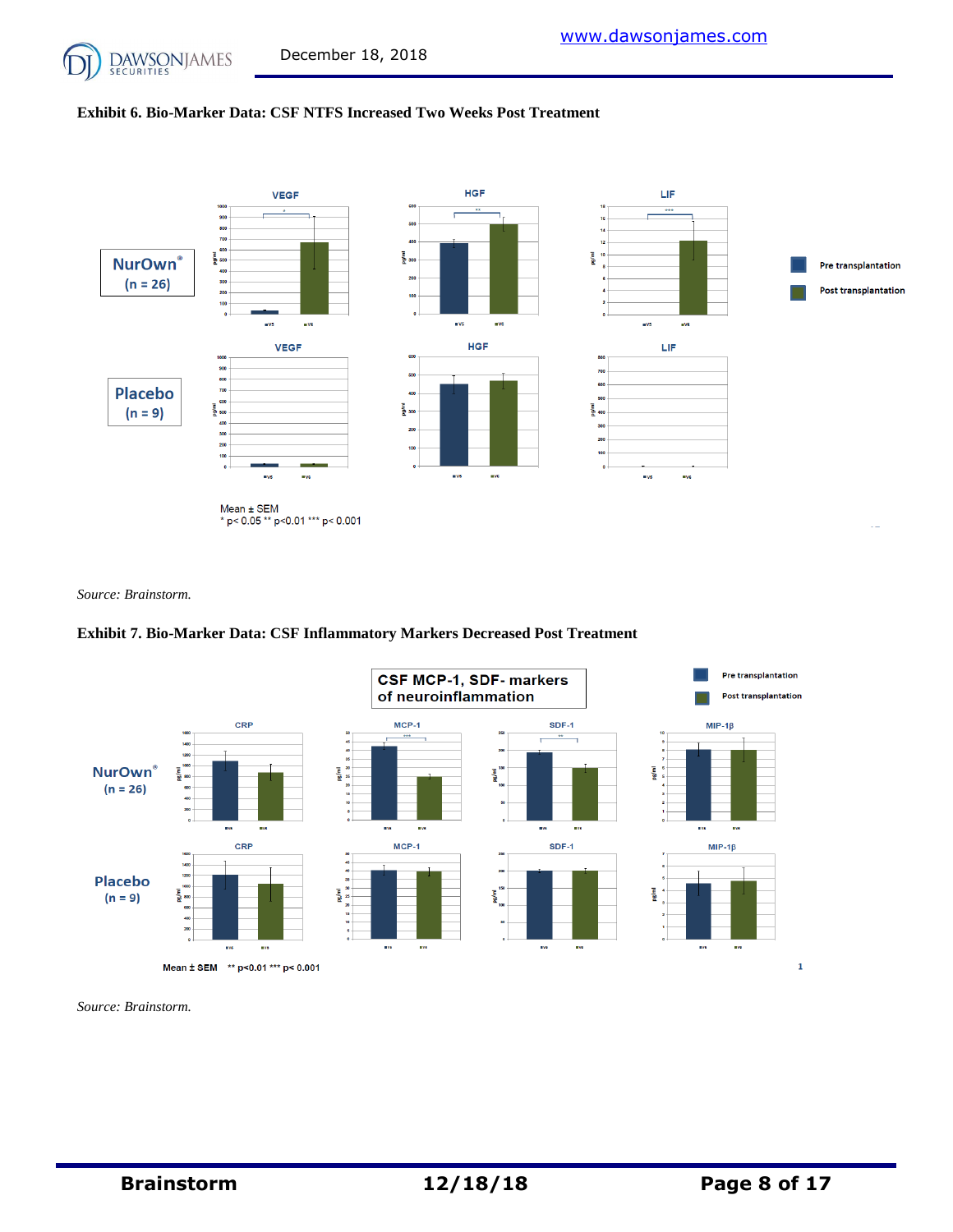

**Is NurOwn safe?** We think so, yes. The therapy showed very mild transient, over a 24-hour period, adverse events and convenient dosing, both of which differentiate the product in the ALS landscape. These are important factors as we have seen other approaches to cell-based therapies in ALS, one of which involves direct injection into the spine. Results of this approach were mixed, as a key risk may be the spinal injection itself. We view NurOwn as an essentially benign therapy with a convenient dosing schedule. If we compare NurOwn to the most recent approval in the ALS space, we see dramatic differences. Last May, the FDA approved Edaravone, a free radical binder which had been previously approved in Japan for stroke. Experts we spoke with were surprised as the data does not appear compelling. The administration of the drug is burdensome, with 64 infusions, 14 days daily on and 14 days off drug. The drug appeared to show no benefit in the initial Phase 3, 204-person trial but a sub-group analysis of patients diagnosed within two years showed an effect. A second Phase 3 trial in 137 patients was run in these patients splitting them between treatment and placebo arms. Over 24 weeks, those on Edaravone lost five points on the ALS-FRS, compared to 7.5 in the placebo group and the difference was statistically significant.



**Exhibit 8. A comparison Between NurOwn Phase 2 Data and Edaravone Phase 3, efficacy outcomes**

*Source: Brainstorm.*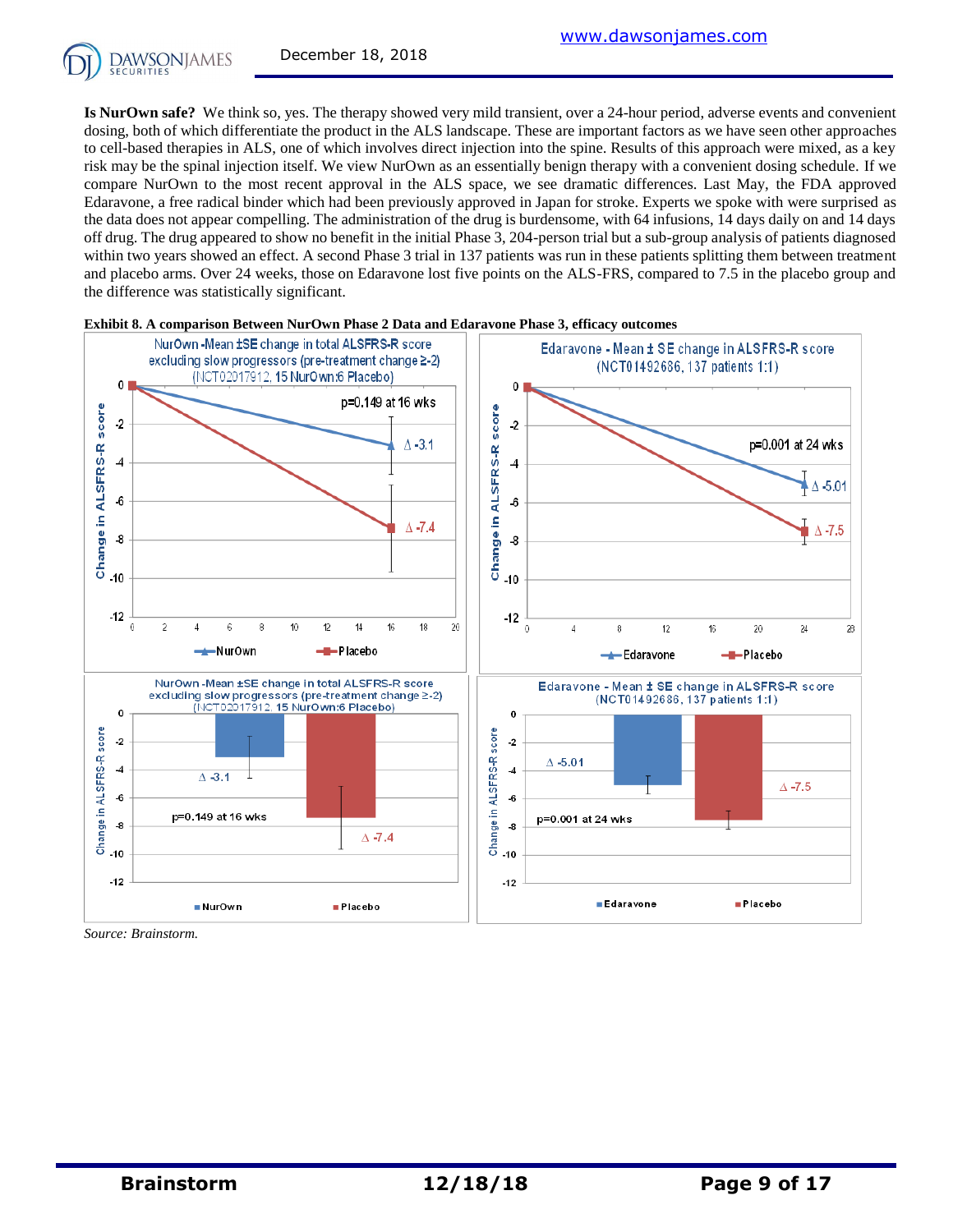

| <b>Adverse Event</b>                    | NurOwn <sup>®</sup> (%) | Placebo (%)  |
|-----------------------------------------|-------------------------|--------------|
| <b>Headache and Procedural Headache</b> | 80.6                    | 66.7         |
| <b>Back Pain</b>                        | 72.2                    | 8.3          |
| <b>Pyrexia</b>                          | 33.3                    | $\bf{0}$     |
| <b>Arthralgia</b>                       | 33.3                    | $\bf{0}$     |
| <b>Injection Site Pain</b>              | 27.8                    | 8.3          |
| <b>Constipation</b>                     | 25                      | 8.3          |
| <b>Pain in Extremity</b>                | 22.2                    | $\mathbf{0}$ |
| <b>Neck Pain</b>                        | 19.4                    | $\bf{0}$     |
| <b>Myalgia</b>                          | 16.7                    | $\bf{0}$     |
| Cough                                   | 16.7                    | 0            |
| <b>Nausea</b>                           | 16.7                    | 0            |

#### **Exhibit 9. Reported Transient Adverse Events – 24 HRS From the Phase 2 Trial**

*Source: Brainstorm.*

**Cryopreservation is key.** Brainstorm has developed a cryopreservation process for the long-term storage of MSCs, that will allow multiple doses of NurOwn to be created from a single bone marrow aspirate in the multi-dose clinical trial and avoid the need for patients to undergo repeated bone marrow aspirations. A validation study was conducted last year. The study compared NurOwn, MSC-NTF cells derived from fresh mesenchymal stem cells to those derived from cryopreserved MSCs. Company scientists were successful in showing that the MSCs can be stored in the vapor phase of liquid nitrogen for prolonged periods of time while maintaining their characteristics. The cryopreserved MSCs can differentiate into NurOwn, similar to the NurOwn derived from fresh MSCs of the same patient/donor, before cryopreservation.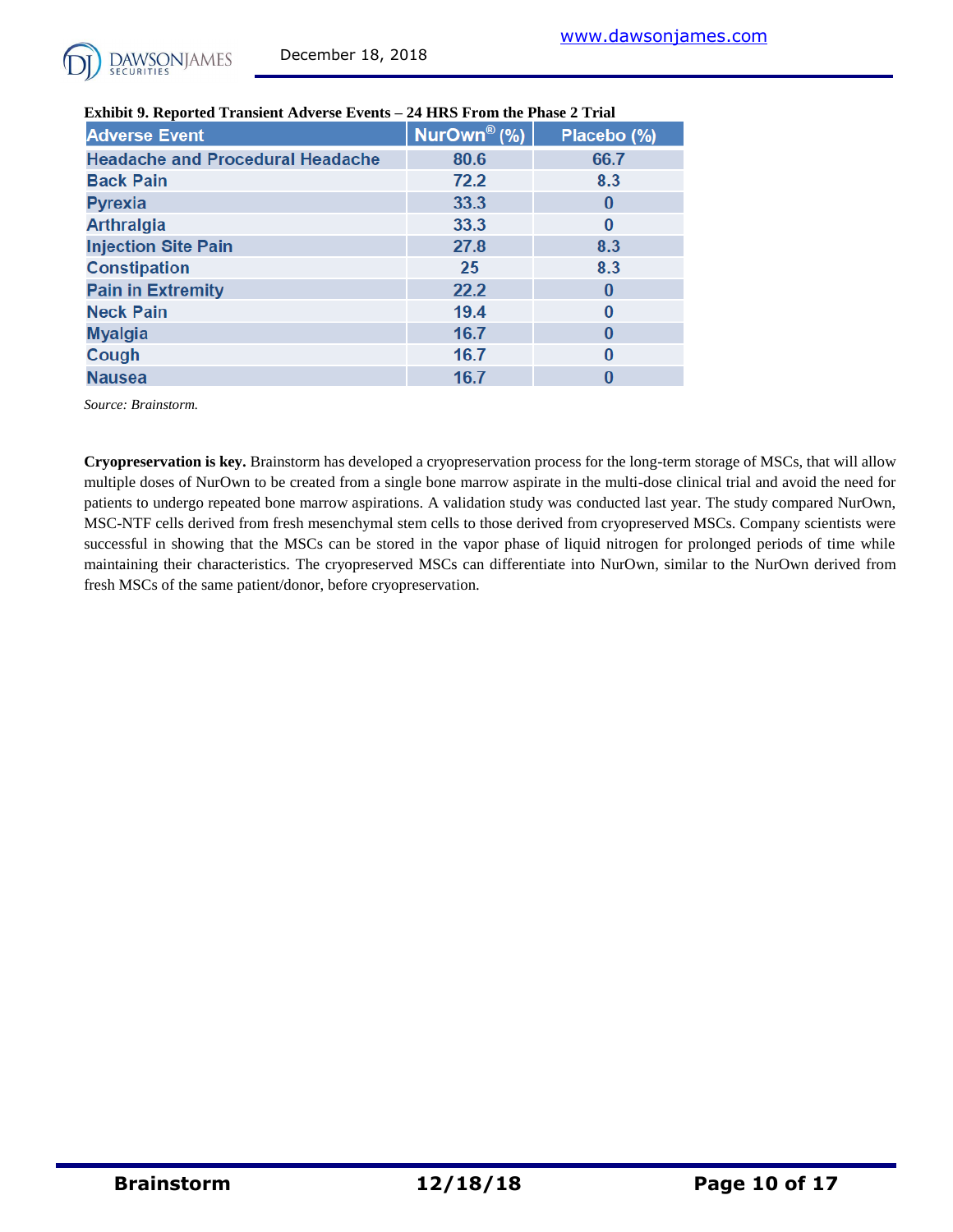

**The market opportunity.** According to the Centers for Disease Control (CDC) and National Institute of Neurological Disorders and Stroke, an estimated 30,000 Americans suffer from ALS, with 5,000 new cases annually. Most cases develop between 55 and 75 years of age, being more prevalent in men than women. The median survival is three to five years from diagnosis, leading to death from respiratory paralysis. To date, there is no cure for ALS, and the only FDA-approved drugs are Riluzole and Edaravone, (previously mentioned). We profiled some of our concerns on Edaravone as the dosing and efficacy leave a lot to be desired. Riluzole is believed to relieve symptoms only. The drug is marketed by Sanofi-Aventis (SNA; not rated). The oral pill (50 mg) is administered every 12 hours and priced at \$962 per monthly supply (50 mg, quantity of 60). Its mechanism of action is unknown, but it appears to address the glutamate excitotoxicity. It may protect nerve cells by reducing or inhibiting the release of the neurotransmitter glutamate, which is built up at very high levels in ALS patients. Riluzole extends survival time of ALS patients, by an average of two to three months, before reaching the end-stage of ventilator support. Clinical trials demonstrated no difference between placebo and Riluzole after 18 months of administration.

The estimated annual treatment costs for advanced stage patients can be as high as \$100,000-\$200,000 per annum with limited therapies that are available today. Given the unmet medical need and the established safety of NurOwn, we are hopeful that even if a modest benefit is shown the therapy can be successfully brought to the marketplace. In our model assumptions, we assume very modest pricing for treatment of \$151,000 per patient. Our analysis of other cell therapies suggests pricing could be substantially higher, even approaching \$1 million per patient. Our assumption may prove to be too conservative.

In February 2011, Brainstorm was granted an Orphan Drug Designation for NurOwn for the treatment of ALS in the United States. In July 2013, the company received Orphan Medicinal Product Designation for NurOwn for the treatment of ALS from the European Commission. Orphan designation grants a 10-year marketing exclusivity in the EU for the designated indication, as well as several other regulatory incentives.

**Changes in the approval pathways for cell therapy.** In December of 2016 new legislation was passed, called the 21<sup>st</sup> Century Cures Act. The 1000-page bill includes revisions to how the FDA regulates drugs, devices, and biologics while providing the agency with \$500 million over a 10-year period to implement the provisions. The provisions hope to support product approval, especially in areas that are both an unmet medical need and where the need and benefits to society are great. The goal is to accomplish this without sacrificing safety and efficacy approval standards. Advocates who supported the legislation point to both the modernization of the regulations, as well as increased funding for both the FDA and the National Institutes of Health, which combined could receive an increase of just under \$5 billion over the next decade. Part of the funding is to support the Precision Medicine Initiative which includes a section on regenerative medicine, including adult stem cells.

 **The 21st Century Act follows similar legislative changes in Europe and Japan.** Japan's new Regenerative Medicine Law serves to shepherd new cell therapies and assumes a range of such technologies, including iPSC-based approaches and others. This new framework creates a more efficient path for medicines to reach patients and the market. In the broadest view, the Regenerative Medicine Law realigns the thinking and process of clinical trials for stem cell technologies. Currently, most developed countries are quite rigid in requiring three stages of clinical trials, including lengthy mid- and late-stage trials before new therapies are even considered for approval. With that structure, it's not uncommon for a drug to take a decade to reach commercialization. Japan's new policy requires an early stage clinical trial (call it a Phase I or small Phase II) at the minimum to confirm the safety of the therapy and provide some plausible evidence of efficacy. Rather than requiring that the therapy then is evaluated in subsequent trials before making it available to patients, Japan's new law will allow for "conditional approval," enabling the product to be brought to market and to obtain reimbursement in an accelerated manner.

**Support from CIRM**. Brainstorm's Phase 3, pivotal trial is supported by a \$16M grant from the California Institute of Regenerative Medicine (CIRM) and a \$2.1M grant from the Israeli Innovative Authority. The company also signed a Memorandum Of Understanding, in Israel, that will allow them to treat and charge for therapy, ALS patients.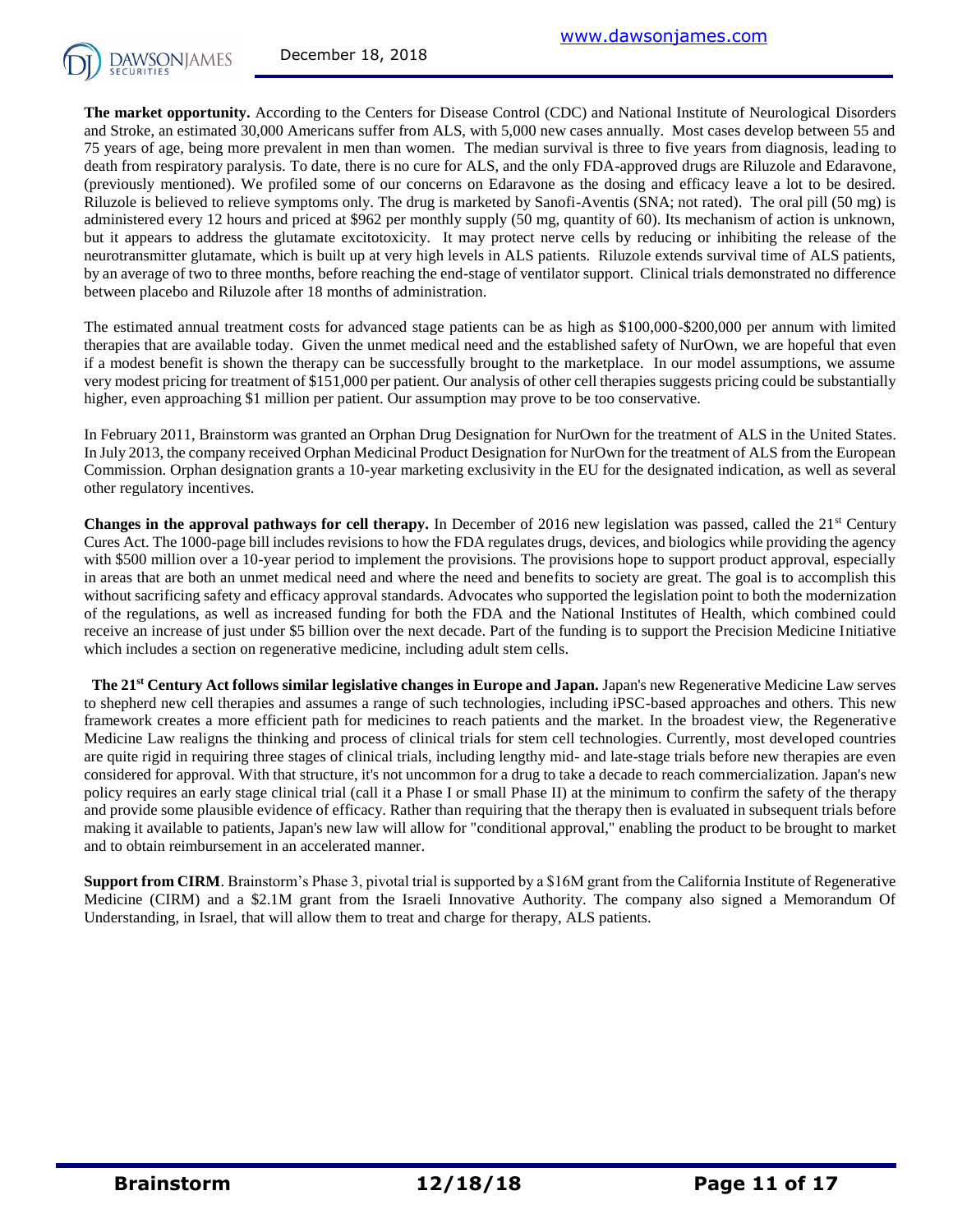

**Valuation Analysis.** Given the fact that the company's market capitalization is approximately  $\frac{1}{563}$  million we see the valuation as distressed. We see a company with a pivotal trial, orphan designation, in a market where the need is both desperate and unmet. The Phase 2 trial demonstrated an excellent safety profile, and the results helped to enrich the probability of a successful pivotal trial by identifying the importance of excluding slow progressing patients. If the pivotal trial shows statistically significant p-values combined with changes in legislation around the approval of cell therapy in the U.S., Europe, and Japan, we could see a large global market opportunity. We also take note that the Phase 3 trial is being supported with non-dilutive capital from CIRM and the Israeli Innovative Authority.

#### **Product Modeling Assumptions**

- 1. We assume NurOwn's Phase 3 trial will demonstrate p-values on the primary and secondary endpoints and qualify for review and approval in the U.S. and Europe.
- 2. We assume pricing of \$151,000 per patient during the life of the patient, or duration of treatment in the U.S. and \$139,000 in Europe. Our price assumptions could prove to be too conservative as cell-based therapies typically charge multiples of our assumptions. We do this for conservatism.
- 3. We reduce the patient population pool by 25% to account for patients who may not have access to therapy or insurance.
- 4. We apply a 50% probability of success in our model, as NurOwn is not yet approved and we acknowledge the novel nature of both cell therapy, the variability of this disease and the complex nature of using Phase 2 data to predict a Phase 3 trial outcome.
- 5. We have not assumed revenues beyond the U.S. and Europe.

| <b>Amyotrophic Lateral Sclerosis (ALS)</b>                   |          |          |          |                                                |                          |              |          | <b>Exhibit 10. Market Model for the U.S. and Europe for Brainstorm's NurOwn in ALS Patients</b> |                      |                |                |                |             |                                        |                                        |                  |
|--------------------------------------------------------------|----------|----------|----------|------------------------------------------------|--------------------------|--------------|----------|-------------------------------------------------------------------------------------------------|----------------------|----------------|----------------|----------------|-------------|----------------------------------------|----------------------------------------|------------------|
| ALS revenues model (US)                                      | 2013     | 2014     | 2015     | 2016                                           | 2017                     | 2018         | 2019     | 2020                                                                                            | 2021                 | 2022           | 2023           | 2024           | 2025        | 2026                                   | 2027                                   | 2028             |
| Al S Prevalance                                              | 30,000   | 30,300   | 30,603   | 30,909                                         | 31.218                   | 31.530       | 31,846   | 32.164                                                                                          | 32,486               | 32.811         | 33.139         | 33,470         | 33,805      | 34.143                                 | 34.484                                 | 34,829           |
| Market Size Growth                                           | 1%       | 1%       | 1%       | 1%                                             | 1%                       | 1%           | $1\%$    | 1%                                                                                              | 1%                   | 1%             | 1%             | 1%             | 1%          | 1%                                     | 1%                                     | 1%               |
| Eligible patients with insurance (75%)                       | 22,500   | 22.725   | 22.952   | 23.182                                         | 23.414                   | 23.648       | 23.884   | 24.123                                                                                          | 24.364               | 24.608         | 24.854         | 25.103         | 25.354      | 25.607                                 | 25.863                                 | 26.122           |
| <b>Market Penetration</b>                                    | 0%       | 0%       | 0%       | 0%                                             | 0%                       | 0%           | 0%       | 0%                                                                                              | 4%                   | 10%            | 15%            | 20%            | 25%         | 30%                                    | 34%                                    | 40%              |
| <b>Treatable Patients</b>                                    | $\Omega$ | $\Omega$ | $\Omega$ | $\Omega$                                       | $\Omega$                 | $\Omega$     | $\Omega$ | $\Omega$                                                                                        | 975                  | 2461           | 3728           | 5021           | 6338        | 7682                                   | 8793                                   | 10449            |
|                                                              |          |          |          |                                                |                          |              |          |                                                                                                 |                      |                | $\Omega$       | $\Omega$       | $\Omega$    | $\Omega$                               | $^{\circ}$                             | $^{\circ}$       |
| Average Price of Therapy                                     |          |          |          |                                                |                          |              |          | \$151,000                                                                                       | \$154,020            | \$157,100      | \$160,242      | \$163,447      | \$166,716   | \$170,051                              | \$173.452                              | \$176,921        |
| Price Growth                                                 | 0%       | 0%       | 0%       | 0%                                             | 0%                       | 0%           | 0%       | 2%                                                                                              | 2%                   | 2%             | 2%             | 2%             | 2%          | 2%                                     | 2%                                     | 2%               |
| <b>Total Sales (\$M)</b>                                     |          |          |          |                                                | s                        | \$.          |          | s                                                                                               | 150.103<br>s<br>Γs.  | 386.591<br>٠s  | 597.400        | 820.588        | 51.056.712  | S 1.306.350                            | S 1.525.242<br>$\mathbf{r}_\mathbf{S}$ | 1,848,594        |
| Probability of Approval                                      |          |          |          |                                                |                          |              |          |                                                                                                 | 50%                  | 50%            | 50%            | 50%            | 50%         | 50%                                    | 50%                                    | 50%              |
| Total Sales (US) (\$M)                                       |          |          |          | s.<br>$\mathbf{s}$<br>$\overline{\phantom{a}}$ | S.                       | $\mathbf{s}$ |          | $\mathbf{s}$                                                                                    | 75,052<br>S.         | 193.296        | 298,700        | 410.294        | 528.356     | 653.175                                | 762.621                                | 924.297          |
|                                                              |          |          |          |                                                |                          |              |          |                                                                                                 |                      |                |                |                |             |                                        |                                        |                  |
| Amyotrophic Lateral Sclerosis (ALS)                          |          |          |          |                                                |                          |              |          |                                                                                                 |                      |                |                |                |             |                                        |                                        |                  |
| ALS revenues model (Europe)                                  | 2013     | 2014     | 2015     | 2016                                           | 2017                     | 2018         | 2019     | 2020                                                                                            | 2021                 | 2022           | 2023           | 2024           | 2025        | 2026                                   | 2027                                   | 2028             |
| Al S Prevalance                                              | 55,000   | 55,550   | 56.106   | 56.667                                         | 57.233                   | 57,806       | 58.384   | 58.967                                                                                          | 59.557               | 60.153         | 60.754         | 61.362         | 61.975      | 62.595                                 | 63,221                                 | 63,853           |
| Market Size Growth                                           | 1%       | 1%       | 1%       | 1%                                             | 1%                       | 1%           | 1%       | 1%                                                                                              | 1%                   | 1%             | 1%             | 1%             | 1%          | 1%                                     | 1%                                     | 1%               |
| Eligible patients with insurance (75%)                       | 41.250   | 41.663   | 42.079   | 42.500                                         | 42.925                   | 43.354       | 43.788   | 44.226                                                                                          | 44.668               | 45.115         | 45.566         | 46.021         | 46.482      | 46.946                                 | 47,416                                 | 47,890           |
| <b>Market Penetration</b>                                    | 0%       | 0%       | 0%       | 0%                                             | 0%                       | 0%           | 0%       | 2%                                                                                              | 5%                   | 10%            | 15%            | 20%            | 25%         | 30%                                    | 34%                                    | 40%              |
| <b>Treatable Patients</b>                                    | $\Omega$ | $\Omega$ | $\Omega$ | $\Omega$                                       | $\Omega$                 | $\Omega$     | $\Omega$ | 885                                                                                             | 2233                 | 4511           | 6835           | 9204           | 11620       | 14084                                  | 16121                                  | 19156            |
|                                                              |          |          |          |                                                |                          |              |          |                                                                                                 |                      |                | $\Omega$       | $\Omega$       | $\Omega$    | $^{\circ}$                             | $^{\circ}$                             | $\mathbf 0$      |
| Average Cost of Therapy                                      | \$0      | \$0      | \$0      | \$0                                            | \$0                      | \$0          | \$0      | \$139,000                                                                                       | \$141.780            | \$144,616      | \$147,508      | \$150,458      | \$153,467   | \$156,537                              | \$159,667                              | \$162,861        |
|                                                              | 0%       | 0%       | 0%       | 0%                                             | 0%                       | 0%           | 0%       | 2%                                                                                              | 2%                   | 2%             | 2%             | 2%             | 2%          | 2%                                     | 2%                                     | 2%               |
| Price Growth                                                 |          |          |          |                                                | Ś                        |              |          | 122.947                                                                                         | 316,650<br>s         | 652,426        | \$1,008.194    | \$1,384,856    | \$1,783,348 | \$2.204.646                            | \$2.574.057<br>s.                      | 3.119.757        |
| <b>Total Sales (\$M)</b>                                     |          |          |          |                                                |                          |              |          |                                                                                                 |                      |                |                |                |             |                                        |                                        |                  |
| Probability of Approval<br><b>Total Sales (Europe) (\$M)</b> |          |          |          | 0%<br>$\mathbf{\hat{S}}$                       | 0%<br>$\mathbf{\hat{z}}$ | 0%           | $0\%$    | 50%<br>61.474                                                                                   | 50%<br>158,325<br>-S | 50%<br>326.213 | 50%<br>504.097 | 50%<br>692.428 | 50%         | 50%<br>891.674 \$1.102.323 \$1.287.028 | 50%                                    | 50%<br>1.559.878 |

#### **Exhibit 10. Market Model for the U.S. and Europe for Brainstorm's NurOwn in ALS Patients**

Source: Dawson James estimates.

**Valuation.** Our product models feed into our income statement and allow us to apply valuation metrics. For conservatism, we apply a 50% probability of approval in our product models as NurOwn is a new and novel therapy in a variable disease. Our product model reflects our assumptions for the product launch dates, product attributes, and pricing, to determine the future revenue streams. Our valuation conclusion is an equally weighted average of our FCFF, EPS, and sum-of-the-parts analysis discounted at a rate of 30% to account for the risks of development stage products. For companies that are well established with mature products and revenues, we typically will use a 10% risk rate. For companies in the early stages of product commercialization, we typically choose a higher risk rate of 15%. For Brainstorm, we use our maximum risk rate of 30% as the company does not yet have an approved therapeutic product. Regarding the company's financials, we estimate that today Brainstorm has approximately \$11M in cash on the balance sheet. However, we note the company is receiving support from CIRM and the Israel Innovative Authority for up \$16 and \$2M respectively. Our model does assume a capital raise, and our valuation is based on a fully-diluted out-year share forecast.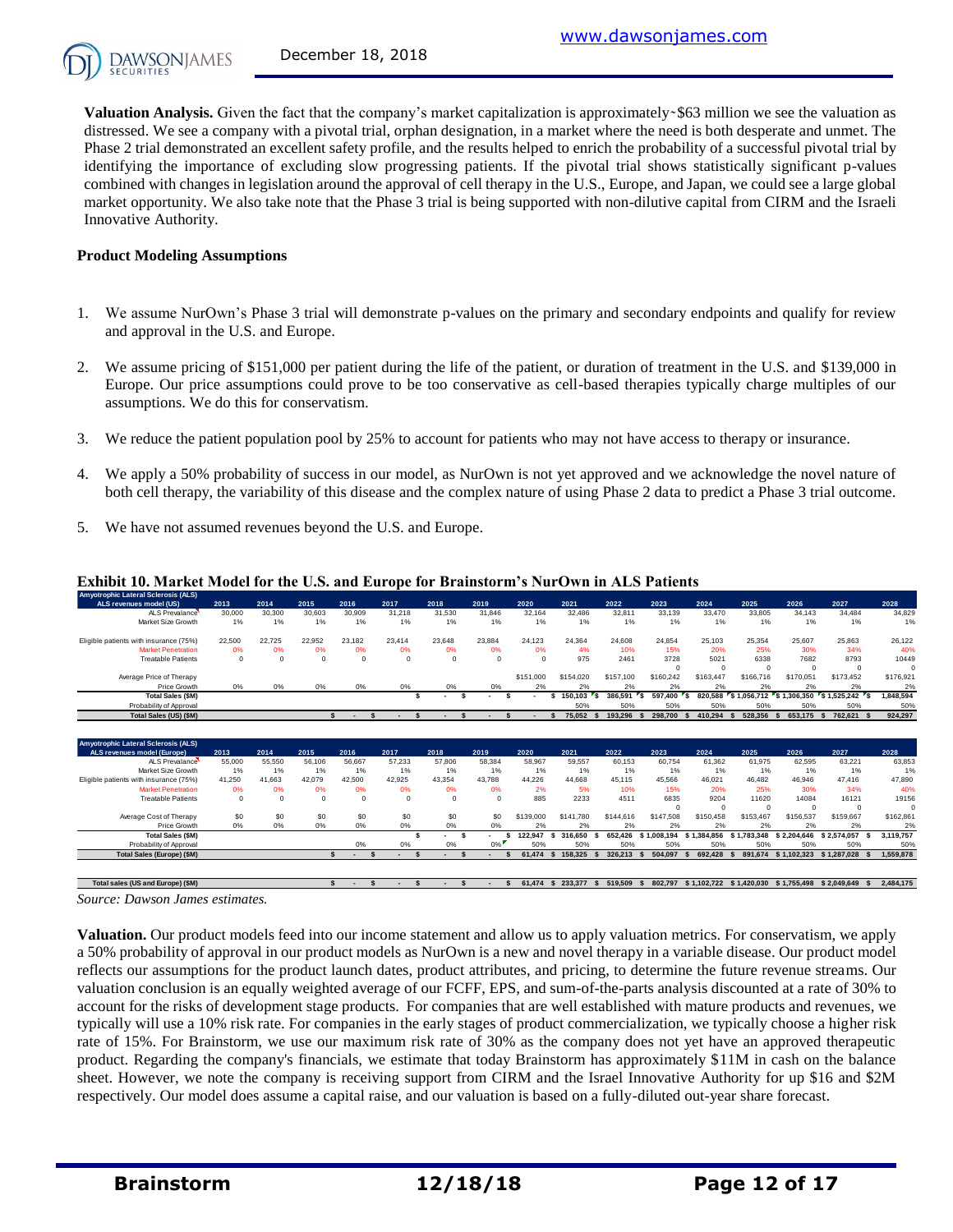# [www.dawsonjames.com](http://www.dawsonjames.com/)

## **Exhibit 11. Discounted Free-Cash-Flow Model**

| Average<br>- \$                    | 12.00         |                          |          |           |                          |                          |                          |         |                          |          |         |         |         |         |
|------------------------------------|---------------|--------------------------|----------|-----------|--------------------------|--------------------------|--------------------------|---------|--------------------------|----------|---------|---------|---------|---------|
| Price Target \$<br>Year            | 11.00<br>2019 |                          |          |           |                          |                          |                          |         |                          |          |         |         |         |         |
| DCF Valuation Using FCF (mln):     |               |                          |          |           |                          |                          |                          |         |                          |          |         |         |         |         |
| units ('000 - Cnd\$)               |               | 2016A                    | 2017A    | 2018E     | 2019E                    | 2020E                    | 2021E                    | 2022E   | 2023E                    | 2024E    | 2025E   | 2026E   | 2027E   | 2028E   |
| EBIT (Earnings before income tax)  |               | (4,982)                  | (4,952)  | (10, 226) | (6, 435)                 | (1, 178)                 | 63,640                   | 156,916 | 255,764                  | 360,438  | 471,198 | 588,316 | 712,075 | 799,208 |
| Tax Rate                           |               | 0%                       | 0%       | 0%        | 0%                       | 0%                       | 5%                       | 10%     | 15%                      | 20%      | 25%     | 30%     | 35%     | 37%     |
| EBIT(1-t) Earnings afer income tax |               | (4,982)                  | (4,952)  | (10, 226) | (6, 435)                 | (1, 178)                 | 60,458                   | 141,224 | 217,400                  | 288,350  | 353,398 | 411,821 | 462,849 | 503,501 |
| CapEx (equipment)                  |               | (103)                    | (180)    | (261)     | $\overline{\phantom{a}}$ | $\overline{\phantom{a}}$ | ٠                        | $\sim$  | ٠                        | $\sim$   |         |         |         |         |
| Depreciation                       |               | $\overline{\phantom{a}}$ | $\sim$   | ٠         | $\overline{\phantom{a}}$ | ٠                        | $\overline{\phantom{a}}$ | $\sim$  | $\overline{\phantom{a}}$ | <b>.</b> |         |         |         |         |
| Change in NWC                      |               |                          |          |           |                          |                          |                          |         |                          |          |         |         |         |         |
| <b>FCF</b>                         |               | (5,085)                  | (5, 132) | (10, 487) | (6, 435)                 | (1, 178)                 | 60,458                   | 141,224 | 217,400                  | 288,350  | 353,398 | 411,821 | 462,849 | 503,501 |
| PV of FCF                          |               | (11, 172)                | (8,673)  | (13, 633) | (6, 435)                 | (906)                    | 35,774                   | 64,280  | 76,118                   | 77,661   | 73,216  | 65,630  | 56,740  | 47,480  |
| Discount Rate                      |               | 30%                      |          |           |                          |                          |                          |         |                          |          |         |         |         |         |
| Long Term Growth Rate              |               | 1%                       |          |           |                          |                          |                          |         |                          |          |         |         |         |         |
| <b>Terminal Cash Flow</b>          |               | 1,753,574                |          |           |                          |                          |                          |         |                          |          |         |         |         |         |
| Terminal Value YE2023              |               | 165,361                  |          |           |                          |                          |                          |         |                          |          |         |         |         |         |
| <b>NPV</b>                         |               | 654,920                  |          |           |                          |                          |                          |         |                          |          |         |         |         |         |
| NPV-Debt                           |               | ٠                        |          |           |                          |                          |                          |         |                          |          |         |         |         |         |
| Shares out ('000)                  |               | 62,185                   | 2023E    |           |                          |                          |                          |         |                          |          |         |         |         |         |
| NPV Per Share                      | s             | 10.53                    |          |           |                          |                          |                          |         |                          |          |         |         |         |         |
| Source: Dawson James estimates.    |               |                          |          |           |                          |                          |                          |         |                          |          |         |         |         |         |

|    | 2019  |
|----|-------|
|    | 2023  |
|    | 10    |
|    | 30%   |
| \$ | 3.57  |
| S. | 12.49 |
|    |       |

| Current Year<br>Year of EPS |              | 2019<br>2023 |                 |                 |          | Discount Rate and Earnings Multiple Varies, Year is Constant | 2023 EPS |         |               |        |
|-----------------------------|--------------|--------------|-----------------|-----------------|----------|--------------------------------------------------------------|----------|---------|---------------|--------|
| Earnings Multiple           |              | 10           |                 | 12.5            | 5%       | 10%                                                          | 15%      | 20%     | 25%           | 30%    |
|                             |              |              | Earnings        |                 |          |                                                              |          |         |               |        |
| Discount Factor             |              | 30%          | <b>Multiple</b> | 0               | \$0.00   | \$0.00                                                       | \$0.00   | \$0.00  | \$0.00        | \$0.00 |
| Selected Year EPS           | \$           | 3.57         |                 |                 | \$14.67  | \$12.18                                                      | \$10.20  | \$8.60  | \$7.30\$      | 6.24   |
| <b>NPV</b>                  | $\mathbb{S}$ | 12.49        |                 | 10              | \$29.34  | \$24.36                                                      | \$20.39  | \$17.20 | \$14.61<br>S. | 12.49  |
|                             |              |              |                 | 15              | \$44.01  | \$36.54                                                      | \$30.59  | \$25.80 | \$21.91<br>S  | 18.73  |
|                             |              |              |                 | 20              | \$58.68  | \$48.72                                                      | \$40.78  | \$34.40 | \$29.22<br>-S | 24.98  |
|                             |              |              |                 | 25              | \$73.36  | \$60.90                                                      | \$50.98  | \$43.00 | \$36.52<br>S  | 31.22  |
|                             |              |              |                 | 30              | \$88.03  | \$73.08                                                      | \$61.18  | \$51.60 | \$43.83<br>-S | 37.46  |
|                             |              |              |                 | 35 <sub>1</sub> | \$102.70 | \$85.26                                                      | \$71.37  | \$60.20 | $$51.13$ \$   | 43.71  |

#### **Exhibit 13. Sum-of-the-Parts Model**

| Source: Dawson James estimates.           |       |               |                |           |                 |          |  |  |  |  |
|-------------------------------------------|-------|---------------|----------------|-----------|-----------------|----------|--|--|--|--|
| <b>Exhibit 13. Sum-of-the-Parts Model</b> |       |               |                |           |                 |          |  |  |  |  |
| Brainstorm Cell Therapeutics, Inc (BCLI)  | LT Gr | Discount Rate | Yrs. to Mkt    | % Success | Peak Sales MM's | Term Val |  |  |  |  |
| <b>Nurown</b>                             | $1\%$ | 30%           | $\overline{2}$ | 70%       | \$750           | \$2,586  |  |  |  |  |
| <b>ALS</b>                                |       |               |                |           |                 | \$12.06  |  |  |  |  |
| <b>Nurown</b>                             | $1\%$ | 50%           | $\overline{5}$ | 50%       | \$500           | \$1,020  |  |  |  |  |
| <b>Pre-Clinical Pipeline</b>              |       |               |                |           |                 | \$0.76   |  |  |  |  |
| Net Margin                                |       |               |                |           |                 | 70%      |  |  |  |  |
| <b>MM Shrs OS</b>                         |       |               |                |           |                 | 62       |  |  |  |  |
| <b>Total</b>                              |       |               |                |           |                 | \$12.06  |  |  |  |  |

*Source: Dawson James estimates.*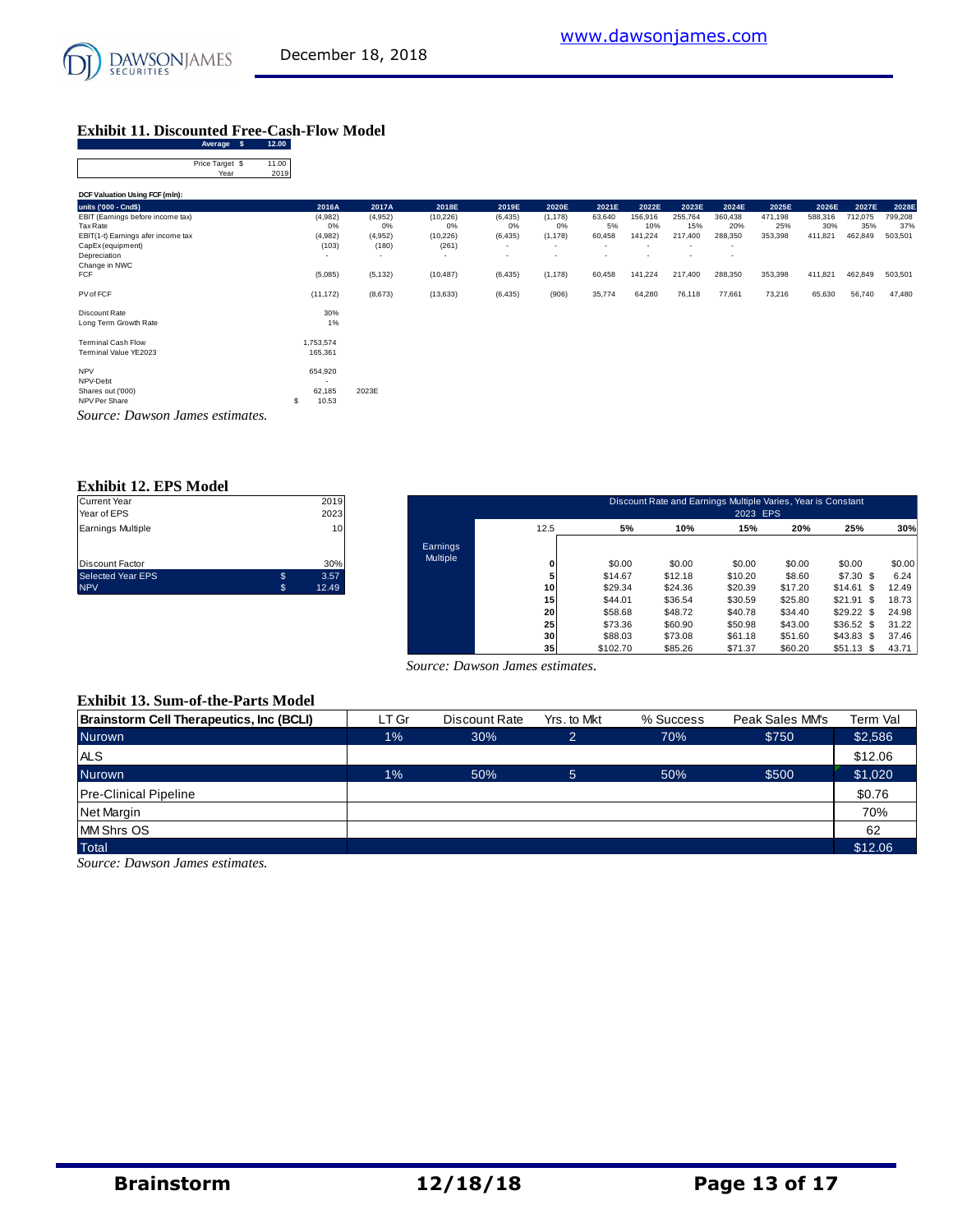

#### **Exhibit 14. Income Statement**

| Brainstorm Cell Therapeutics, Inc.: Income Statement (\$000) |         |          |         |            |         |           |          |         |          |         |          |          |         |         |         |           |           |           |           |           |
|--------------------------------------------------------------|---------|----------|---------|------------|---------|-----------|----------|---------|----------|---------|----------|----------|---------|---------|---------|-----------|-----------|-----------|-----------|-----------|
| <b>Brainstorm Cell Therapeutics.: YE Dec. 31</b>             | 2017A   | 1Q18A    | 2Q18A   | 3Q18A      | 4Q18E   | 2018E     | 1Q19E    | 2Q19E   | 3Q19E    | 4Q19E   | 2019E    | 2020E    | 2021E   | 2022E   | 2023E   | 2024E     | 2025E     | 2026E     | 2027E     | 2028E     |
| Nurown™ (U.S. sales)                                         |         |          |         |            |         |           |          |         |          |         |          |          | 75,052  | 193,296 | 298,700 | 410,294   | 528,356   | 653,175   | 762,621   | 924,297   |
| Nurown™ (EU sales)                                           |         |          |         |            |         |           |          |         |          |         |          | 61.474   | 158,325 | 326,213 | 504,097 | 692,428   | 891.674   | 1,102,323 | 1.287.028 | 1,559,878 |
| Supportive Development Grant Revenue                         |         |          |         |            | 1,500   | 1,500     | 1.500    | 1.500   | 1,500    | 1,500   | 6,000    |          |         |         |         |           |           |           |           |           |
| <b>Total Product Sales</b>                                   |         | ж.       | н.      | <b>COL</b> | 1.500   | 1.500     | 1.500    | 1.500   | 1.500    | 1.500   | 6.000    | 61.474   | 233.377 | 519,509 | 802.797 | 1.102.722 | 1.420.030 | 1.755.498 | 2.049.649 | 2.484.175 |
| <b>Expenses</b>                                              |         |          |         |            |         |           |          |         |          |         |          |          |         |         |         |           |           |           |           |           |
| Cost of goods sold                                           |         |          |         |            |         |           |          |         |          |         |          | 46,105   | 151,695 | 337,681 | 521,818 | 716,769   | 923,020   | 1,141,074 | 1,332,272 | 1,614,714 |
| <b>COGS % of Revenue</b>                                     |         |          |         |            |         |           |          |         |          |         |          | 75%      | 65%     | 65%     | 65%     | 65%       | 65%       | 65%       | 65%       | 65%       |
| Research and development                                     | 977     | 977      | 1.481   | 1,975      | 1.500   | 5.933     | 1.501    | 1.632   | 1,566    | 1.827   | 6.526    | 6.657    | 6.790   | 6,926   | 7.064   | 7.206     | 7.350     | 7.497     | 7.647     | 7,800     |
| R&D % of Revenue                                             |         |          |         |            |         |           |          |         |          |         |          |          |         |         |         |           |           |           |           |           |
| SG&A                                                         | 4,022   | 1.330    | 1.606   | 1,257      | 1,600   | 5.793     | 1.359    | 1.418   | 1,477    | 1,654   | 5.909    | 10,000   | 18,000  | 18,360  | 18,727  | 19.102    | 19,484    | 19,873    | 20.271    | 20,676    |
| <b>SG&amp;A% of Revenue</b>                                  |         |          |         |            |         |           |          |         |          |         |          |          |         |         |         |           |           |           |           |           |
| <b>Total expenses</b>                                        | 4.999   | 2.307    | 3.087   | 3.232      | 3.100   | 11.726    | 2.860    | 3.050   | 3.044    | 3.482   | 12.435   | 62.762   | 176,485 | 362.967 | 547.610 | 743,077   | 949,853   | 1.168.444 | 1.360.190 | 1,643,190 |
| Oper. Inc. (Loss)                                            | (4,999) | (2,307)  | (3,087) | (3,232)    | (1,600) | (10, 226) | (1,360)  | (1,550) | (1, 544) | (1,982) | (6, 435) | (1,288)  | 56.892  | 156,542 | 255,187 | 359,645   | 470,177   | 587.054   | 689,460   | 840,985   |
|                                                              |         |          |         |            |         |           |          |         |          |         |          |          |         |         |         |           |           |           |           |           |
| Financial income expenses, net                               | 47      | (9)      |         | 56         |         |           |          |         |          |         |          |          |         |         |         |           |           |           |           |           |
| Taxes on income                                              |         |          |         |            |         |           |          |         |          |         |          |          |         |         |         |           |           |           |           |           |
| Other income                                                 |         |          |         |            |         |           |          |         |          |         |          |          |         |         |         |           |           |           |           |           |
| <b>Pre-tax income</b>                                        | (4.952) | (2.298)  | (3.091) | (3, 176)   | (1.600) | (10.226)  | (1.360)  | (1.550) | (1.544)  | (1.982) | (6.435)  | (1.288)  | 56.892  | 156,542 | 255.187 | 359,645   | 470.177   | 587.054   | 689,460   | 840,985   |
| Income Tax Benefit (Provision)                               |         |          | $\sim$  |            |         |           |          | ٠       |          |         |          |          | 2,845   | 15,654  | 38,278  | 71,929    | 117,544   | 176,116   | 241,311   | 311,165   |
| <b>Tax Rate</b>                                              | na      | 0%       | 0%      | 0%         |         | 0%        | 0%       | 0%      | 0%       |         | 0°       | 0%       | -5%     | 10%     | 15%     | 20%       | 25%       | 30%       | 35%       | 37%       |
| <b>GAAP Net Income (loss)</b>                                | (4,952) | (2, 298) | (3,091) | (3, 176)   | (1,600) | (10, 165) | (1, 360) | (1,550) | (1, 544) | (1,982) | (6, 435) | (1, 288) | 54,047  | 140,888 | 216,909 | 287,716   | 352,633   | 410.938   | 448,149   | 529,821   |
| <b>GAAP-EPS</b>                                              | (0.26)  | (0.12)   | (0.16)  | (0.15)     | (0.08)  | (0.51)    | (0.04)   | (0.03)  | (0.03)   | (0.03)  | (0.12)   | (0.02)   | 0.89    | 2.32    | 3.56    | 4.70      | 5.74      | 6.66      | 7.24      | 8.52      |
| Non GAAP EPS (dil)                                           | (0.26)  | (0.12)   | (0.16)  | (0.15)     | (0.08)  | (0.51)    | (0.04)   | (0.03)  | (0.03)   | (0.03)  | (0.12)   | (0.02)   | 0.89    | 2.32    | 3.56    | 4.70      | 5.74      | 6.66      | 7.24      | 8.52      |
| Wgtd Avg Shrs (Bas) - '000s                                  | 18.777  | 19.047   | 19.505  | 20.692     | 20.713  | 19,989    | 30.715   | 45.718  | 45.722   | 45.727  | 41.970   | 45.738   | 45.757  | 45.775  | 45.793  | 45.812    | 45.830    | 45.848    | 45.867    | 45,885    |
| Wgtd Avg Shrs (Dil) - '000s                                  | 18,777  | 19.047   | 19.505  | 20.692     | 20.899  | 20.036    | 37,920   | 59.958  | 60.018   | 60.078  | 41.970   | 60.228   | 60.469  | 60.711  | 60.955  | 61.199    | 61.444    | 61.690    | 61.937    | 62,185    |

Source: Dawson James estimates.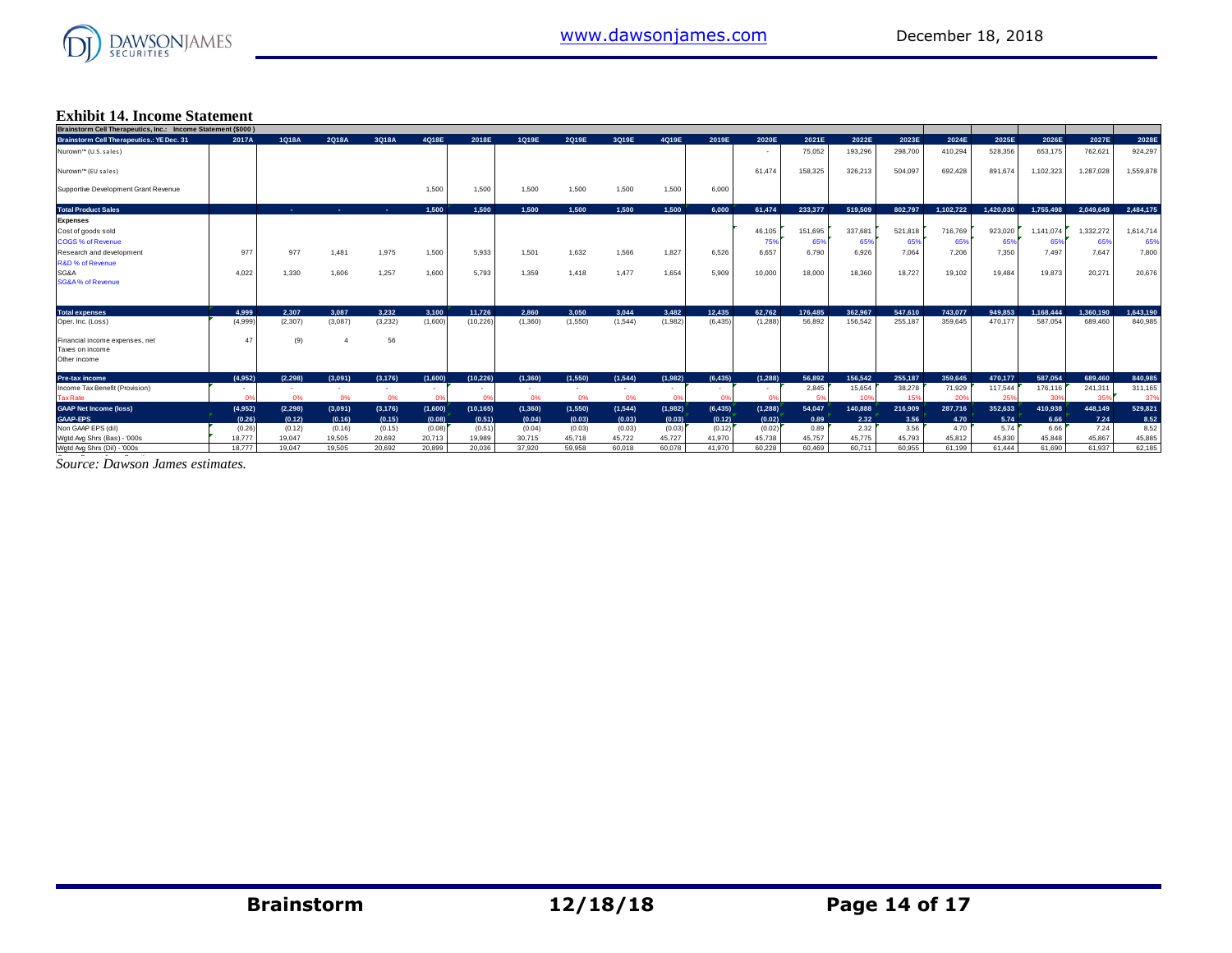

Companies mentioned in this report:

Sanofi-Aventis (SNA) – Not Covered

#### **Risk Analysis**

In addition to the typical risks associated with development stage specialty pharmaceutical companies, potential risks specific to Brainstorm are as follows:

Partnership risk. Brainstorm is in discussions with possible partners today, but there can be no assurances that the company will be able to secure a favorable partnership.

Commercial risk. There are no assurances that the company will be able to achieve significant market share and become profitable.

Clinical and regulatory risk. Lead products have to complete clinical trials. Trials may not produce results sufficient for regulatory approval.

Financial risk. The company may need to raise capital in the marketplace, and there can be no assurances that the company will be able to successful raise capital and or do so, at favorable terms.

Legal and intellectual property risk. The company may have to defend its patents and technical know-how, and there can be no assurances that the patents will not be infringed or will be held as valid if challenged, and or that the company may infringe on third parties' patents.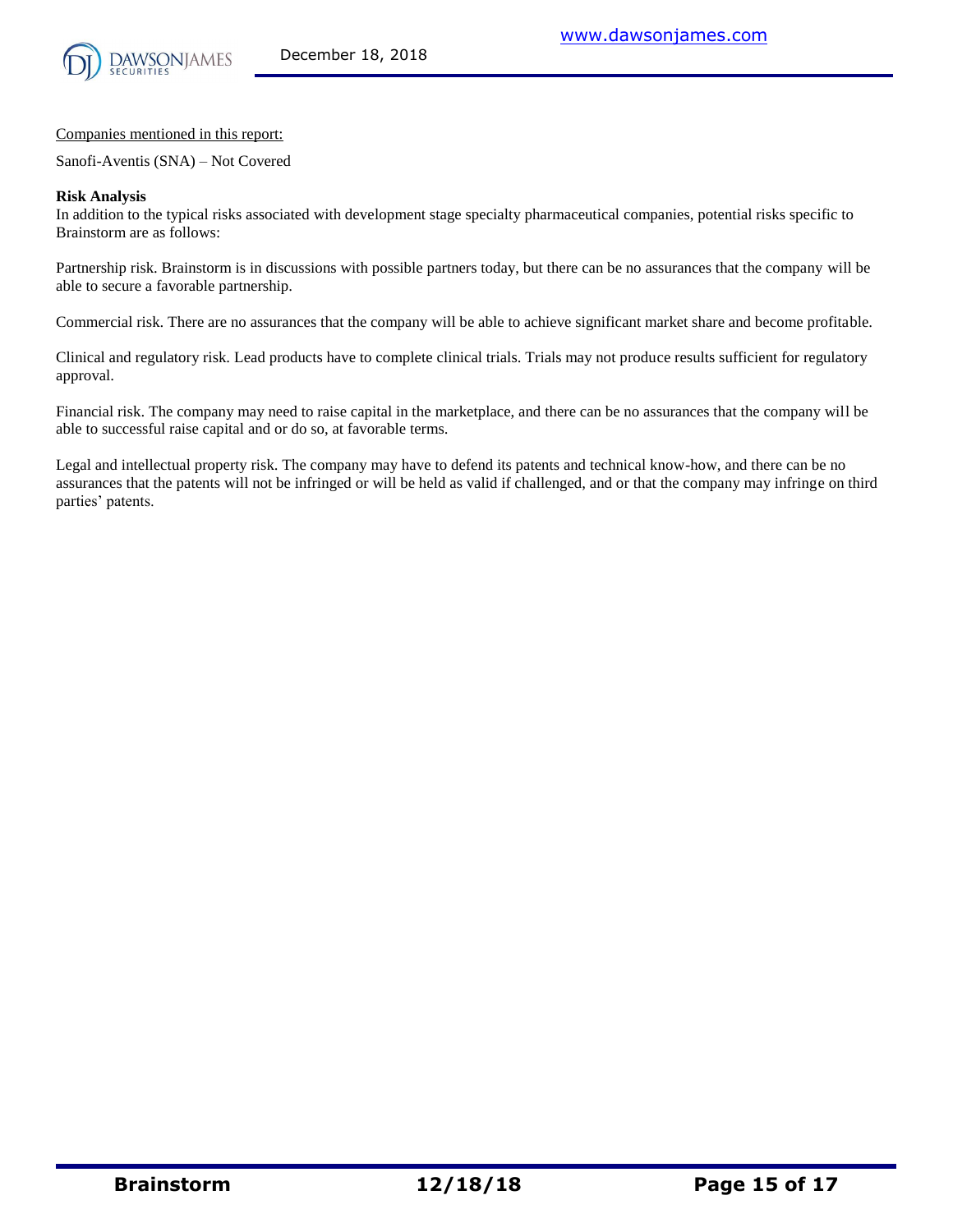

#### **Important Disclosures:**



Price target and ratings changes over the past 3 years: Initiated – Buy – December 18, 2018 – Price Target \$12

Dawson James Securities, Inc. (the "Firm") is a member of the Financial Industry Regulatory Authority ("FINRA") and the Securities Investor Protection Corporation ("SIPC").

The Firm does not make a market in the securities of the subject company(s). The Firm has NOT engaged in investment banking relationships with BCLI in the prior twelve months, as a manager or co-manager of a public offering and has NOT received compensation resulting from those relationships. The Firm may seek compensation for investment banking services in the future from the subject company(s). The Firm has NOT received any other compensation from the subject company(s) in the last 12 months for services unrelated to managing or co-managing of a public offering.

Neither the research analyst(s) whose name appears on this report nor any member of his (their) household is an officer, director or advisory board member of these companies. The Firm and/or its directors and employees may own securities of the company(s) in this report and may increase or decrease holdings in the future. As of November 30, 2018, the Firm as a whole did not beneficially own 1% or more of any class of common equity securities of the subject company(s) of this report. The Firm, its officers, directors, analysts or employees may effect transactions in and have long or short positions in the securities (or options or warrants related to those securities) of the company(s) subject to this report. The Firm may effect transactions as principal or agent in those securities.

Analysts receive no direct compensation in connection with the Firm's investment banking business. All Firm employees, including the analyst(s) responsible for preparing this report, may be eligible to receive non-product or service specific monetary bonus compensation that is based upon various factors, including total revenues of the Firm and its affiliates as well as a portion of the proceeds from a broad pool of investment vehicles consisting of components of the compensation generated by investment banking activities, including but not limited to shares of stock and/or warrants, which may or may not include the securities referenced in this report.

Although the statements in this report have been obtained from and are based upon recognized statistical services, issuer reports or communications, or other sources that the Firm believes to be reliable, we cannot guarantee their accuracy. All opinions and estimates included in this report constitute the analyst's judgment as of the date of this report and are subject to change without notice.

#### **Information about valuation methods and risks can be found in the "STOCK VALUATION" and "RISK FACTORS" sections of this report.**

The securities of the company discussed in this report may be unsuitable for investors depending on their specific investment objectives and financial position. This report is offered for informational purposes only and does not constitute an offer or solicitation